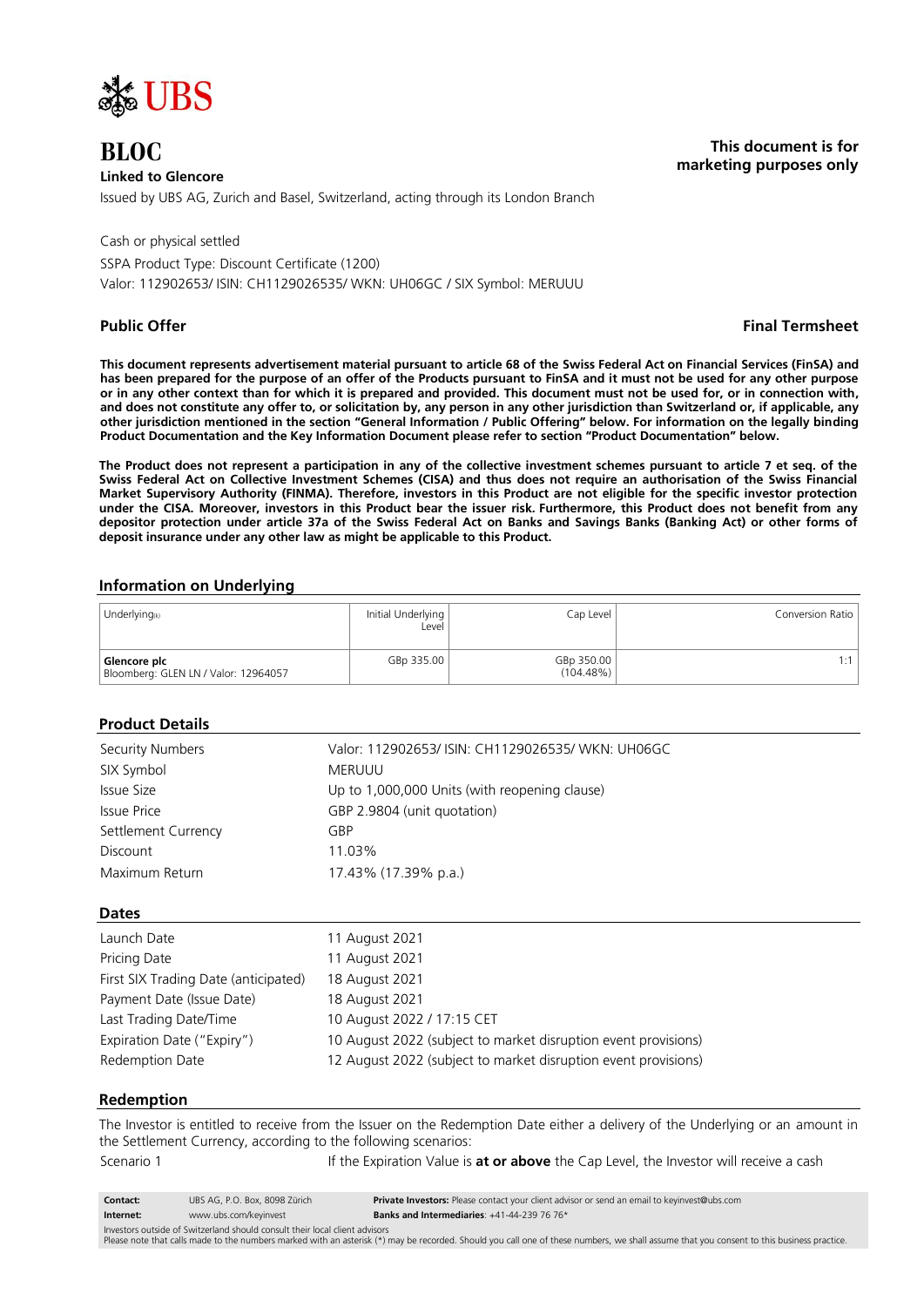

| Scenario 2<br>If the Expiration Value is <b>below</b> the Cap Level, the Investor will receive the Underlying,<br>taking into account the Conversion Ratio.<br>Official closing value of the Underlying on the Expiration Date on the Related Exchange,<br><b>Expiration Value</b><br>as determined by the Calculation Agent.<br><b>General Information</b><br>UBS AG, Zurich and Basel, Switzerland, acting through its London Branch<br><i>Issuer</i><br><b>Issuer Rating</b><br>Aa3 Moody's / A+ S&P's / AA- Fitch<br>Swiss Financial Market Supervisory Authority (FINMA). London Branch additionally<br><b>Issuer Supervisory Authority</b><br>Financial Conduct Authority (FCA) and Prudential Regulation Authority (PRA). Jersey<br>Branch additionally Jersey Financial Services Commission (JFSC).<br>UBS AG, Zurich (UBS Investment Bank)<br>Lead Manager<br>Calculation Agent<br>UBS AG, London<br>UBS Switzerland AG<br>Paying Agent<br>Related Exchange<br>Glencore: London Stock Exchange<br>Listing<br>Listing on SIX Swiss Exchange will be applied for.<br>Secondary Market<br>The Issuer or the Lead Manager, as applicable, intends, under normal market conditions,<br>to provide bid and/or offer prices for this Product on a regular basis. However, the Issuer<br>or the Lead Manager, as applicable, makes no firm commitment to provide liquidity by<br>means of bid and/or offer prices for this Product, and assumes no legal obligation to<br>quote any such prices or with respect to the level or determination of such prices.<br>Daily price indications will be available on Reuters/Bloomberg, SIX Financial Information<br>and www.ubs.com/keyinvest.<br>09:15 - 17:15 (CET)<br><b>Trading Hours</b><br><b>Banking Days</b><br>London<br>Where any date is used in conjunction with the term "Banking Day Convention", an<br><b>Banking Day Convention</b><br>adjustment will be made if that date would otherwise fall on a day that is not a Banking<br>Day, so that the date will be the first following day that is a Banking Day. Investors shall<br>not be entitled to further interest or other payments in respect of such delay.<br>The Underlying Calculation Date means each day, on which the Relevant Exchange is<br>Underlying Calculation Date<br>open for trading and the price of the respective Underlying is determined in accordance<br>with the relevant rules.<br>Minimum Investment<br>1 Unit(s) (subject to Selling Restrictions)<br>Minimum Trading Lot<br>$1$ Unit(s)<br>Unsecured / Unsubordinated<br>Status<br>SIX SIS, Euroclear, Clearstream (registered as intermediated securities with SIX SIS AG, in<br>Clearing System<br>Switzerland)<br>Uncertificated Securities<br>Form of Deed<br>Swiss / Zurich<br>Governing Law / Jurisdiction<br>The terms of the Product may be subject to adjustments during its lifetime. Detailed<br>Adjustments<br>information on such adjustments is to be found in the Product Documentation. For<br>clients outside of the United Kingdom, any changes with regard to the terms of this<br>Product shall be published at www.ubs.com/keyinvest.<br>Switzerland<br>Public Offering<br>Distribution Fee<br>None | amount equal to the Cap Level, taking into account the Conversion Ratio. |
|----------------------------------------------------------------------------------------------------------------------------------------------------------------------------------------------------------------------------------------------------------------------------------------------------------------------------------------------------------------------------------------------------------------------------------------------------------------------------------------------------------------------------------------------------------------------------------------------------------------------------------------------------------------------------------------------------------------------------------------------------------------------------------------------------------------------------------------------------------------------------------------------------------------------------------------------------------------------------------------------------------------------------------------------------------------------------------------------------------------------------------------------------------------------------------------------------------------------------------------------------------------------------------------------------------------------------------------------------------------------------------------------------------------------------------------------------------------------------------------------------------------------------------------------------------------------------------------------------------------------------------------------------------------------------------------------------------------------------------------------------------------------------------------------------------------------------------------------------------------------------------------------------------------------------------------------------------------------------------------------------------------------------------------------------------------------------------------------------------------------------------------------------------------------------------------------------------------------------------------------------------------------------------------------------------------------------------------------------------------------------------------------------------------------------------------------------------------------------------------------------------------------------------------------------------------------------------------------------------------------------------------------------------------------------------------------------------------------------------------------------------------------------------------------------------------------------------------------------------------------------------------------------------------------------------------------------------------------------------------------------------------------------------------------------------------------------------------------------------------------------------------------------------------------------------------------------------------------|--------------------------------------------------------------------------|
|                                                                                                                                                                                                                                                                                                                                                                                                                                                                                                                                                                                                                                                                                                                                                                                                                                                                                                                                                                                                                                                                                                                                                                                                                                                                                                                                                                                                                                                                                                                                                                                                                                                                                                                                                                                                                                                                                                                                                                                                                                                                                                                                                                                                                                                                                                                                                                                                                                                                                                                                                                                                                                                                                                                                                                                                                                                                                                                                                                                                                                                                                                                                                                                                                      |                                                                          |
|                                                                                                                                                                                                                                                                                                                                                                                                                                                                                                                                                                                                                                                                                                                                                                                                                                                                                                                                                                                                                                                                                                                                                                                                                                                                                                                                                                                                                                                                                                                                                                                                                                                                                                                                                                                                                                                                                                                                                                                                                                                                                                                                                                                                                                                                                                                                                                                                                                                                                                                                                                                                                                                                                                                                                                                                                                                                                                                                                                                                                                                                                                                                                                                                                      |                                                                          |
|                                                                                                                                                                                                                                                                                                                                                                                                                                                                                                                                                                                                                                                                                                                                                                                                                                                                                                                                                                                                                                                                                                                                                                                                                                                                                                                                                                                                                                                                                                                                                                                                                                                                                                                                                                                                                                                                                                                                                                                                                                                                                                                                                                                                                                                                                                                                                                                                                                                                                                                                                                                                                                                                                                                                                                                                                                                                                                                                                                                                                                                                                                                                                                                                                      |                                                                          |
|                                                                                                                                                                                                                                                                                                                                                                                                                                                                                                                                                                                                                                                                                                                                                                                                                                                                                                                                                                                                                                                                                                                                                                                                                                                                                                                                                                                                                                                                                                                                                                                                                                                                                                                                                                                                                                                                                                                                                                                                                                                                                                                                                                                                                                                                                                                                                                                                                                                                                                                                                                                                                                                                                                                                                                                                                                                                                                                                                                                                                                                                                                                                                                                                                      |                                                                          |
|                                                                                                                                                                                                                                                                                                                                                                                                                                                                                                                                                                                                                                                                                                                                                                                                                                                                                                                                                                                                                                                                                                                                                                                                                                                                                                                                                                                                                                                                                                                                                                                                                                                                                                                                                                                                                                                                                                                                                                                                                                                                                                                                                                                                                                                                                                                                                                                                                                                                                                                                                                                                                                                                                                                                                                                                                                                                                                                                                                                                                                                                                                                                                                                                                      |                                                                          |
|                                                                                                                                                                                                                                                                                                                                                                                                                                                                                                                                                                                                                                                                                                                                                                                                                                                                                                                                                                                                                                                                                                                                                                                                                                                                                                                                                                                                                                                                                                                                                                                                                                                                                                                                                                                                                                                                                                                                                                                                                                                                                                                                                                                                                                                                                                                                                                                                                                                                                                                                                                                                                                                                                                                                                                                                                                                                                                                                                                                                                                                                                                                                                                                                                      |                                                                          |
|                                                                                                                                                                                                                                                                                                                                                                                                                                                                                                                                                                                                                                                                                                                                                                                                                                                                                                                                                                                                                                                                                                                                                                                                                                                                                                                                                                                                                                                                                                                                                                                                                                                                                                                                                                                                                                                                                                                                                                                                                                                                                                                                                                                                                                                                                                                                                                                                                                                                                                                                                                                                                                                                                                                                                                                                                                                                                                                                                                                                                                                                                                                                                                                                                      |                                                                          |
|                                                                                                                                                                                                                                                                                                                                                                                                                                                                                                                                                                                                                                                                                                                                                                                                                                                                                                                                                                                                                                                                                                                                                                                                                                                                                                                                                                                                                                                                                                                                                                                                                                                                                                                                                                                                                                                                                                                                                                                                                                                                                                                                                                                                                                                                                                                                                                                                                                                                                                                                                                                                                                                                                                                                                                                                                                                                                                                                                                                                                                                                                                                                                                                                                      |                                                                          |
|                                                                                                                                                                                                                                                                                                                                                                                                                                                                                                                                                                                                                                                                                                                                                                                                                                                                                                                                                                                                                                                                                                                                                                                                                                                                                                                                                                                                                                                                                                                                                                                                                                                                                                                                                                                                                                                                                                                                                                                                                                                                                                                                                                                                                                                                                                                                                                                                                                                                                                                                                                                                                                                                                                                                                                                                                                                                                                                                                                                                                                                                                                                                                                                                                      |                                                                          |
|                                                                                                                                                                                                                                                                                                                                                                                                                                                                                                                                                                                                                                                                                                                                                                                                                                                                                                                                                                                                                                                                                                                                                                                                                                                                                                                                                                                                                                                                                                                                                                                                                                                                                                                                                                                                                                                                                                                                                                                                                                                                                                                                                                                                                                                                                                                                                                                                                                                                                                                                                                                                                                                                                                                                                                                                                                                                                                                                                                                                                                                                                                                                                                                                                      |                                                                          |
|                                                                                                                                                                                                                                                                                                                                                                                                                                                                                                                                                                                                                                                                                                                                                                                                                                                                                                                                                                                                                                                                                                                                                                                                                                                                                                                                                                                                                                                                                                                                                                                                                                                                                                                                                                                                                                                                                                                                                                                                                                                                                                                                                                                                                                                                                                                                                                                                                                                                                                                                                                                                                                                                                                                                                                                                                                                                                                                                                                                                                                                                                                                                                                                                                      |                                                                          |
|                                                                                                                                                                                                                                                                                                                                                                                                                                                                                                                                                                                                                                                                                                                                                                                                                                                                                                                                                                                                                                                                                                                                                                                                                                                                                                                                                                                                                                                                                                                                                                                                                                                                                                                                                                                                                                                                                                                                                                                                                                                                                                                                                                                                                                                                                                                                                                                                                                                                                                                                                                                                                                                                                                                                                                                                                                                                                                                                                                                                                                                                                                                                                                                                                      |                                                                          |
|                                                                                                                                                                                                                                                                                                                                                                                                                                                                                                                                                                                                                                                                                                                                                                                                                                                                                                                                                                                                                                                                                                                                                                                                                                                                                                                                                                                                                                                                                                                                                                                                                                                                                                                                                                                                                                                                                                                                                                                                                                                                                                                                                                                                                                                                                                                                                                                                                                                                                                                                                                                                                                                                                                                                                                                                                                                                                                                                                                                                                                                                                                                                                                                                                      |                                                                          |
|                                                                                                                                                                                                                                                                                                                                                                                                                                                                                                                                                                                                                                                                                                                                                                                                                                                                                                                                                                                                                                                                                                                                                                                                                                                                                                                                                                                                                                                                                                                                                                                                                                                                                                                                                                                                                                                                                                                                                                                                                                                                                                                                                                                                                                                                                                                                                                                                                                                                                                                                                                                                                                                                                                                                                                                                                                                                                                                                                                                                                                                                                                                                                                                                                      |                                                                          |
|                                                                                                                                                                                                                                                                                                                                                                                                                                                                                                                                                                                                                                                                                                                                                                                                                                                                                                                                                                                                                                                                                                                                                                                                                                                                                                                                                                                                                                                                                                                                                                                                                                                                                                                                                                                                                                                                                                                                                                                                                                                                                                                                                                                                                                                                                                                                                                                                                                                                                                                                                                                                                                                                                                                                                                                                                                                                                                                                                                                                                                                                                                                                                                                                                      |                                                                          |
|                                                                                                                                                                                                                                                                                                                                                                                                                                                                                                                                                                                                                                                                                                                                                                                                                                                                                                                                                                                                                                                                                                                                                                                                                                                                                                                                                                                                                                                                                                                                                                                                                                                                                                                                                                                                                                                                                                                                                                                                                                                                                                                                                                                                                                                                                                                                                                                                                                                                                                                                                                                                                                                                                                                                                                                                                                                                                                                                                                                                                                                                                                                                                                                                                      |                                                                          |
|                                                                                                                                                                                                                                                                                                                                                                                                                                                                                                                                                                                                                                                                                                                                                                                                                                                                                                                                                                                                                                                                                                                                                                                                                                                                                                                                                                                                                                                                                                                                                                                                                                                                                                                                                                                                                                                                                                                                                                                                                                                                                                                                                                                                                                                                                                                                                                                                                                                                                                                                                                                                                                                                                                                                                                                                                                                                                                                                                                                                                                                                                                                                                                                                                      |                                                                          |
|                                                                                                                                                                                                                                                                                                                                                                                                                                                                                                                                                                                                                                                                                                                                                                                                                                                                                                                                                                                                                                                                                                                                                                                                                                                                                                                                                                                                                                                                                                                                                                                                                                                                                                                                                                                                                                                                                                                                                                                                                                                                                                                                                                                                                                                                                                                                                                                                                                                                                                                                                                                                                                                                                                                                                                                                                                                                                                                                                                                                                                                                                                                                                                                                                      |                                                                          |
|                                                                                                                                                                                                                                                                                                                                                                                                                                                                                                                                                                                                                                                                                                                                                                                                                                                                                                                                                                                                                                                                                                                                                                                                                                                                                                                                                                                                                                                                                                                                                                                                                                                                                                                                                                                                                                                                                                                                                                                                                                                                                                                                                                                                                                                                                                                                                                                                                                                                                                                                                                                                                                                                                                                                                                                                                                                                                                                                                                                                                                                                                                                                                                                                                      |                                                                          |
|                                                                                                                                                                                                                                                                                                                                                                                                                                                                                                                                                                                                                                                                                                                                                                                                                                                                                                                                                                                                                                                                                                                                                                                                                                                                                                                                                                                                                                                                                                                                                                                                                                                                                                                                                                                                                                                                                                                                                                                                                                                                                                                                                                                                                                                                                                                                                                                                                                                                                                                                                                                                                                                                                                                                                                                                                                                                                                                                                                                                                                                                                                                                                                                                                      |                                                                          |
|                                                                                                                                                                                                                                                                                                                                                                                                                                                                                                                                                                                                                                                                                                                                                                                                                                                                                                                                                                                                                                                                                                                                                                                                                                                                                                                                                                                                                                                                                                                                                                                                                                                                                                                                                                                                                                                                                                                                                                                                                                                                                                                                                                                                                                                                                                                                                                                                                                                                                                                                                                                                                                                                                                                                                                                                                                                                                                                                                                                                                                                                                                                                                                                                                      |                                                                          |
|                                                                                                                                                                                                                                                                                                                                                                                                                                                                                                                                                                                                                                                                                                                                                                                                                                                                                                                                                                                                                                                                                                                                                                                                                                                                                                                                                                                                                                                                                                                                                                                                                                                                                                                                                                                                                                                                                                                                                                                                                                                                                                                                                                                                                                                                                                                                                                                                                                                                                                                                                                                                                                                                                                                                                                                                                                                                                                                                                                                                                                                                                                                                                                                                                      |                                                                          |
|                                                                                                                                                                                                                                                                                                                                                                                                                                                                                                                                                                                                                                                                                                                                                                                                                                                                                                                                                                                                                                                                                                                                                                                                                                                                                                                                                                                                                                                                                                                                                                                                                                                                                                                                                                                                                                                                                                                                                                                                                                                                                                                                                                                                                                                                                                                                                                                                                                                                                                                                                                                                                                                                                                                                                                                                                                                                                                                                                                                                                                                                                                                                                                                                                      |                                                                          |
|                                                                                                                                                                                                                                                                                                                                                                                                                                                                                                                                                                                                                                                                                                                                                                                                                                                                                                                                                                                                                                                                                                                                                                                                                                                                                                                                                                                                                                                                                                                                                                                                                                                                                                                                                                                                                                                                                                                                                                                                                                                                                                                                                                                                                                                                                                                                                                                                                                                                                                                                                                                                                                                                                                                                                                                                                                                                                                                                                                                                                                                                                                                                                                                                                      |                                                                          |
|                                                                                                                                                                                                                                                                                                                                                                                                                                                                                                                                                                                                                                                                                                                                                                                                                                                                                                                                                                                                                                                                                                                                                                                                                                                                                                                                                                                                                                                                                                                                                                                                                                                                                                                                                                                                                                                                                                                                                                                                                                                                                                                                                                                                                                                                                                                                                                                                                                                                                                                                                                                                                                                                                                                                                                                                                                                                                                                                                                                                                                                                                                                                                                                                                      |                                                                          |
|                                                                                                                                                                                                                                                                                                                                                                                                                                                                                                                                                                                                                                                                                                                                                                                                                                                                                                                                                                                                                                                                                                                                                                                                                                                                                                                                                                                                                                                                                                                                                                                                                                                                                                                                                                                                                                                                                                                                                                                                                                                                                                                                                                                                                                                                                                                                                                                                                                                                                                                                                                                                                                                                                                                                                                                                                                                                                                                                                                                                                                                                                                                                                                                                                      |                                                                          |
|                                                                                                                                                                                                                                                                                                                                                                                                                                                                                                                                                                                                                                                                                                                                                                                                                                                                                                                                                                                                                                                                                                                                                                                                                                                                                                                                                                                                                                                                                                                                                                                                                                                                                                                                                                                                                                                                                                                                                                                                                                                                                                                                                                                                                                                                                                                                                                                                                                                                                                                                                                                                                                                                                                                                                                                                                                                                                                                                                                                                                                                                                                                                                                                                                      |                                                                          |
|                                                                                                                                                                                                                                                                                                                                                                                                                                                                                                                                                                                                                                                                                                                                                                                                                                                                                                                                                                                                                                                                                                                                                                                                                                                                                                                                                                                                                                                                                                                                                                                                                                                                                                                                                                                                                                                                                                                                                                                                                                                                                                                                                                                                                                                                                                                                                                                                                                                                                                                                                                                                                                                                                                                                                                                                                                                                                                                                                                                                                                                                                                                                                                                                                      |                                                                          |

# **Tax Treatment Switzerland**

| Swiss Transfer Stamp Duty |                                                                             | The product does not qualify as a taxable security. Transactions are not subject to Swiss                                                                                                 |  |  |
|---------------------------|-----------------------------------------------------------------------------|-------------------------------------------------------------------------------------------------------------------------------------------------------------------------------------------|--|--|
|                           |                                                                             | Stamp Duty.                                                                                                                                                                               |  |  |
|                           |                                                                             | If shares are delivered to the investor at redemption, the delivery of the shares is in<br>principle subject to the Swiss Stamp Duty.                                                     |  |  |
| Swiss Income Tax          |                                                                             | For private investors resident in Switzerland, an investment in this product is not subject                                                                                               |  |  |
| Contact:                  | UBS AG, P.O. Box, 8098 Zürich                                               | Private Investors: Please contact your client advisor or send an email to keyinvest@ubs.com                                                                                               |  |  |
| Internet:                 | www.ubs.com/keyinvest                                                       | Banks and Intermediaries: +41-44-239 76 76*                                                                                                                                               |  |  |
|                           | Investors outside of Switzerland should consult their local client advisors | Please note that calls made to the numbers marked with an asterisk (*) may be recorded. Should you call one of these numbers, we shall assume that you consent to this business practice. |  |  |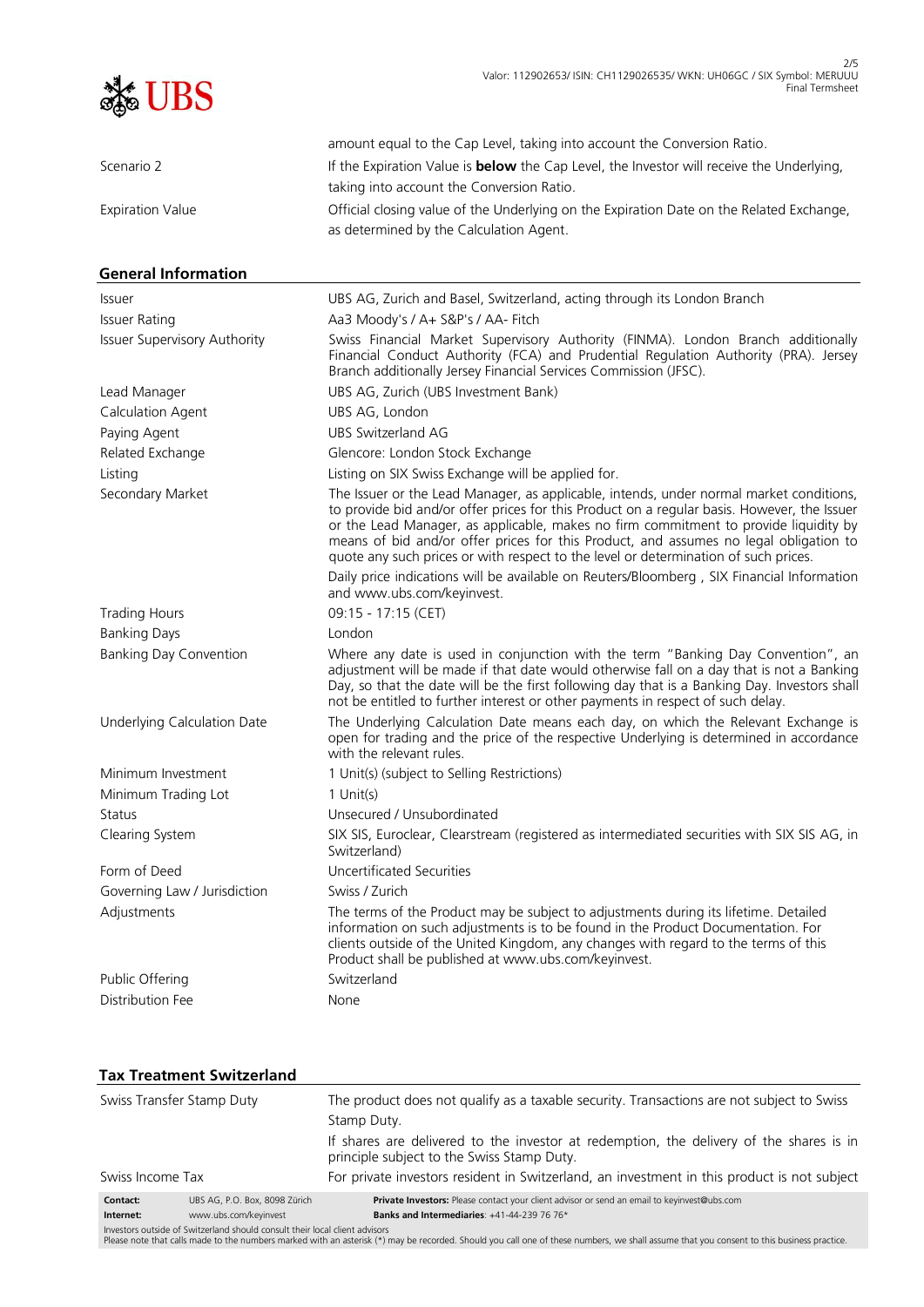

to income tax.

Swiss Withholding Tax This product is not subject to the Swiss Issuer Withholding Tax. It depends on the jurisdiction of the issuer whether a foreign issuer withholding tax applies.

Additionally, any delivery of the underlying might be subject to fees and/or non-Swiss stamp duty.

The tax information only provides a general overview over the Swiss tax consequences linked to this product based on the tax laws and the practice of the tax administration at the time of issue. Tax laws and the practice of tax administrations may change, possibly with retroactive effect.

# **Significant Risks for Investors**

Investors in this Product should be experienced investors and familiar with both derivative products and the financial markets. Potential investors should understand the risks associated with an investment in the Product and shall only reach an investment decision after careful considerations with their legal, tax, financial and other advisors of (i) the suitability of an investment in the Product in the light of their own particular financial, fiscal and other circumstances (ii) the information set out in this document and (iii) the Underlying(s).

In addition to the market risk with regard to the development of the Underlying, each investor bears the general risk that the financial situation of the Issuer could deteriorate ("**Issuer Risk**"). The Products constitute immediate, unsecured and unsubordinated obligations of the Issuer, which, particularly in case of insolvency of the Issuer, rank pari passu with each and all other current and future unsecured and unsubordinated obligations of the Issuer, with the exception of those that have priority due to mandatory statutory provisions. The general assessment of the Issuer's creditworthiness may affect the value of the Products. This assessment generally depends on the ratings assigned to the Issuer or its affiliated companies by rating agencies such as Moody's, Fitch and Standard & Poor's. The Issuer Rating indicated in this document reflects the situation at the time of issuance and may be subject to change. The actual Issuer Rating at any given time can be seen on the Issuer's website (www.ubs.com) under "Investor Relations".

#### **In addition to the risk factors below, further risk factors are set out in the Product Documentation.**

## **Product Specific Risks**

| Loss Potential                                                                                                                                                 | Investors may lose some or all of the investment as they are fully exposed to the<br>performance of the Underlying.                                                                                                                                                                                                                                                                                                                                                                                                                                                                                                                                                                                                     |
|----------------------------------------------------------------------------------------------------------------------------------------------------------------|-------------------------------------------------------------------------------------------------------------------------------------------------------------------------------------------------------------------------------------------------------------------------------------------------------------------------------------------------------------------------------------------------------------------------------------------------------------------------------------------------------------------------------------------------------------------------------------------------------------------------------------------------------------------------------------------------------------------------|
| Capital Protection (at Expiry)                                                                                                                                 | None                                                                                                                                                                                                                                                                                                                                                                                                                                                                                                                                                                                                                                                                                                                    |
| Risk Potential in comparison to a<br>direct investment in the Underlying                                                                                       | The risk potential is similar to a direct investment in the Underlying.                                                                                                                                                                                                                                                                                                                                                                                                                                                                                                                                                                                                                                                 |
| Issuer Call right                                                                                                                                              | None                                                                                                                                                                                                                                                                                                                                                                                                                                                                                                                                                                                                                                                                                                                    |
| Stop Loss Event                                                                                                                                                | None                                                                                                                                                                                                                                                                                                                                                                                                                                                                                                                                                                                                                                                                                                                    |
| Extraordinary termination risk                                                                                                                                 | The Product contains terms and conditions that allow the Issuer to terminate and<br>redeem the Product prior to the Redemption Date. In case of such extraordinary<br>termination, the Issuer shall pay to the Investors an extraordinary termination amount as<br>determined by the Calculation Agent which is usually equivalent to the market value of<br>the Product. Potential Investors should note that the extraordinary termination amount<br>may deviate from and may be considerably below the amount which would be payable<br>pursuant to the final redemption provisions on the Redemption Date. Investors are not<br>entitled to request any further payments on the Product after the termination date. |
| Adjustment risk                                                                                                                                                | Potential investors should be aware that it cannot be excluded that certain events occur<br>or certain measures are taken (by parties other than the Issuer) in relation to the<br>Underlying(s) which can lead to changes to the Underlying(s) or its concept (e.g.<br>corporate events of a company whose shares constitute an Underlying, market<br>disruption events or other circumstances affecting normal activities). In the case of the<br>occurrence of such events or measures, the Issuer and/or the Calculation Agent are<br>entitled to effect adjustments according to the Product Documentation. Such<br>adjustments might have a negative impact on the value of the Product.                          |
| Illiquidity risk in secondary market                                                                                                                           | The Issuer or the Lead Manager, as applicable, intends, under normal market conditions,<br>to provide bid and/or offer prices for this Product on a regular basis. However, the Issuer<br>or the Lead Manager, as applicable, makes no firm commitment to provide liquidity by<br>means of bid and/or offer prices for this Product, and assumes no legal obligation to<br>quote any such prices or with respect to the level or determination of such prices.                                                                                                                                                                                                                                                          |
|                                                                                                                                                                | Potential investors therefore should not rely on the ability to sell this Product at a specific<br>time or at a specific price. Potential investors should note that prices quoted typically<br>include a spread and therefore may deviate from the market value of the Product. In<br>special market situations, where the Issuer is completely unable to enter into hedging<br>transactions, or where such transactions are very difficult to enter into, the spread<br>between the bid and offer prices in the secondary market may be temporarily expanded,                                                                                                                                                         |
| Contact:<br>UBS AG, P.O. Box, 8098 Zürich<br>www.ubs.com/keyinvest<br>Internet:<br>Investors outside of Switzerland should consult their local client advisors | Private Investors: Please contact your client advisor or send an email to keyinvest@ubs.com<br>Banks and Intermediaries: +41-44-239 76 76*                                                                                                                                                                                                                                                                                                                                                                                                                                                                                                                                                                              |

Please note that calls made to the numbers marked with an asterisk (\*) may be recorded. Should you call one of these numbers, we shall assume that you consent to this business practice.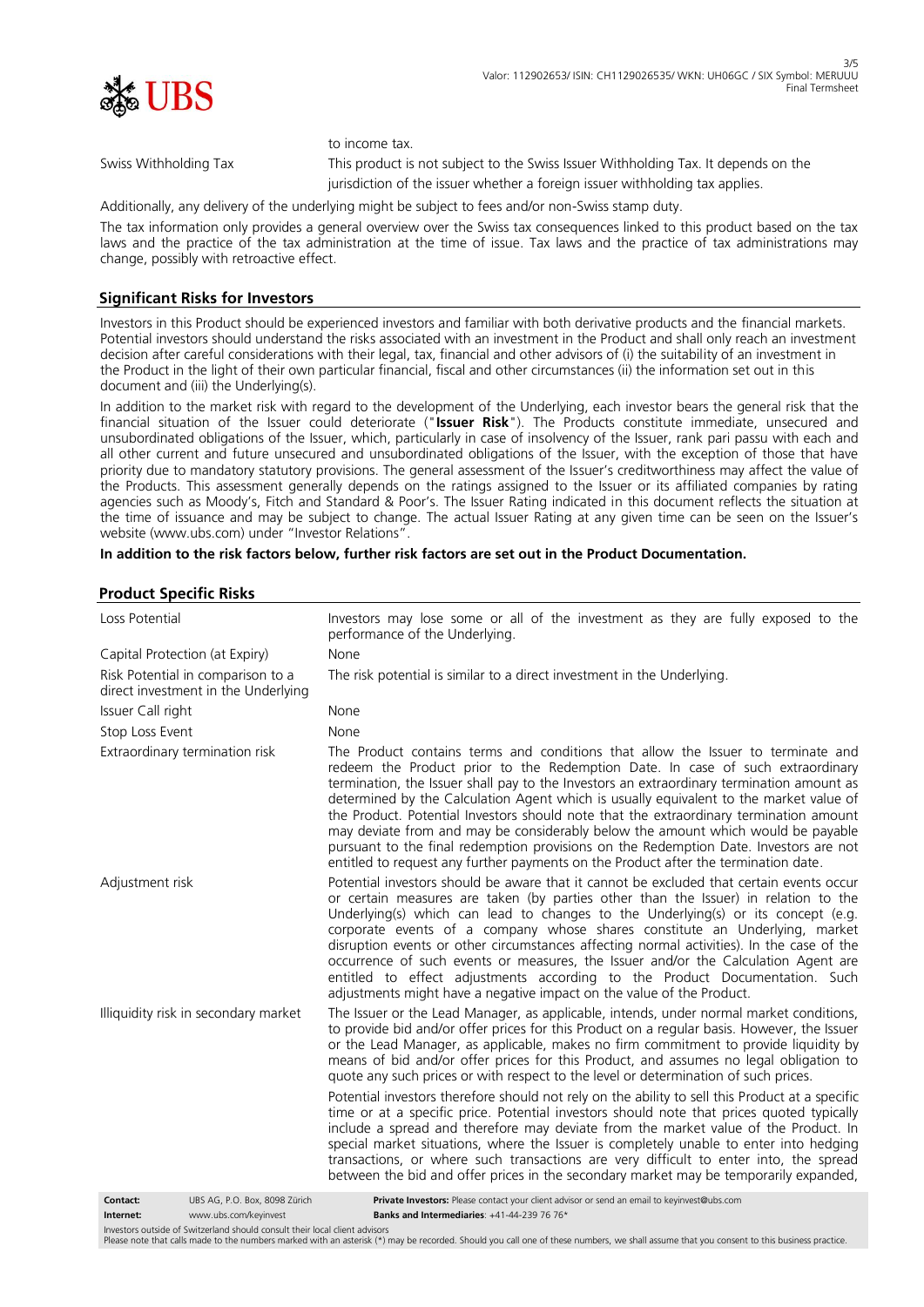| v.<br>◢<br>۰ |  |
|--------------|--|
|              |  |
| 86±19        |  |

in order to limit the economic risks of the Issuer. Hence, investors might sell at a price considerably lower than the actual price of the Product at the time of its sale. By selling the Product in the secondary market investors may receive less than the capital invested.

In case of a secondary market transaction, there is a possibility that costs, including taxes, related to or in connection with the Product may arise for investors that are not paid by the Issuer or imposed by the Issuer.

Market Disruption risk Investors are exposed to market disruption events (such as trading disruption, exchange disruption and early closure of the relevant exchange), which could have an impact on the redemption amount through delay in payment, change in value or suspension of trading in the Product in the secondary market. For a detailed description of such events and their effects please refer to the Product Documentation.

Withholding tax Investors in this Product should note that any payment under this Product may be subject to withholding tax (such as, inter alia, Swiss Withholding Tax, and/or withholding related to FATCA or 871(m) of the US Tax Code). **Any payments due under this Product are net of such tax.** Please refer to the Product Documentation for detailed information. If the Issuer is required to withhold any amount pursuant to Section 871(m) or FATCA of the U.S. Tax Code, the Issuer will not be required to pay additional amounts with respect to the amount so withheld.

## **Important Information**

The information herein is communicated by UBS AG and/or its affiliates ("**UBS**"). UBS may from time to time, as principal or agent, have positions in, or may buy or sell, or make a market in any securities, currencies, financial instruments or other assets underlying the Product to which this document relates. UBS may provide investment banking and/or other services to and/or have officers who serve as directors of the companies referred to in this document. UBS's trading and/or hedging activities related to this Product may have an impact on the price of the underlying asset(s) and may affect the likelihood that any relevant barrier(s) is/are crossed. UBS has policies and procedures designed to minimise the risk that officers and employees are influenced by any conflicting interest or duty and that confidential information is improperly disclosed or made available.

In certain circumstances UBS sells this Product to dealers and other financial institutions at a discount to the issue price or rebates to them for their account some proportion of the issue price ("**Distribution Fees**"). Distribution Fees, if any, are disclosed in section 1 of this document and reflect the maximum amount a dealer or financial institution may receive from UBS; the actual amount may be lower.

Structured transactions are complex and may involve a high risk of loss. Prior to entering into a transaction you should consult with your own legal, regulatory, tax, financial and accounting advisors to the extent you consider it necessary, and make your own investment, hedging and trading decisions (including decisions regarding the suitability of this transaction) based upon your own judgement and advice from those advisors you consider necessary. Save as otherwise expressly agreed in writing, UBS is not acting as your financial advisor or fiduciary in any transaction.

This document should not be construed as an offer, personal recommendation or solicitation to conclude a transaction and should not be treated as giving investment advice. The terms of any investment in the Product to which this document relates will be exclusively subject to the detailed provisions, including risk considerations, contained in the Product Documentation.

UBS makes no representation or warranty relating to any information herein which is derived from independent sources. This document shall not be copied or reproduced without UBS's prior written permission.

No action has been or will be taken in any jurisdiction that would permit a public offering of the Products described herein, save where explicitly stated in the Product Documentation. The Products must be sold in accordance with all applicable selling restrictions in the jurisdictions in which they are sold.

There is a possibility that costs, including taxes, related to transactions in connection with this Product may arise for Investors that are not paid by UBS or imposed by it. Please refer to the Product Documentation for further information.

## **Product Documentation**

The complete information regarding the Products, in particular the binding terms and conditions as well as the information regarding the Issuer shall be obtained in the respective Final Terms and the associated 'UBS Swiss Base Prospectus for the Issuance of Securities' ("**Base Prospectus**") along with the risk factors (including any supplements thereto) (together the "**Product Documentation**"), and if available the Key Information Document, can be obtained free of charge from UBS AG, P.O. Box, CH-8098 Zurich (Switzerland), via telephone (+41-(0)44-239 47 03), fax (+41-(0)44-239 69 14) or via e-mail (swissprospectus@ubs.com). In addition, for clients outside of the United Kingdom, the Product Documentation is available at www.ubs.com/keyinvest. Notices in connection with this Product shall be validly given by publication as described in the Base Prospectus. Furthermore, for clients outside of the United Kingdom, any changes with regard to the terms of this Product shall be published at www.ubs.com/keyinvest.

## **Selling Restrictions**

**Any Products purchased by any person for resale may not be offered in any jurisdiction in circumstances which would result in the Issuer being obliged to register any further documentation relating to this Product in such jurisdiction.**

- **Contact:** UBS AG, P.O. Box, 8098 Zürich **Private Investors:** Please contact your client advisor or send an email to keyinvest@ubs.com
- **Internet:** www.ubs.com/keyinvest **Banks and Intermediaries**: +41-44-239 76 76\* Investors outside of Switzerland should consult their local client advisors

Please note that calls made to the numbers marked with an asterisk (\*) may be recorded. Should you call one of these numbers, we shall assume that you consent to this business practice.